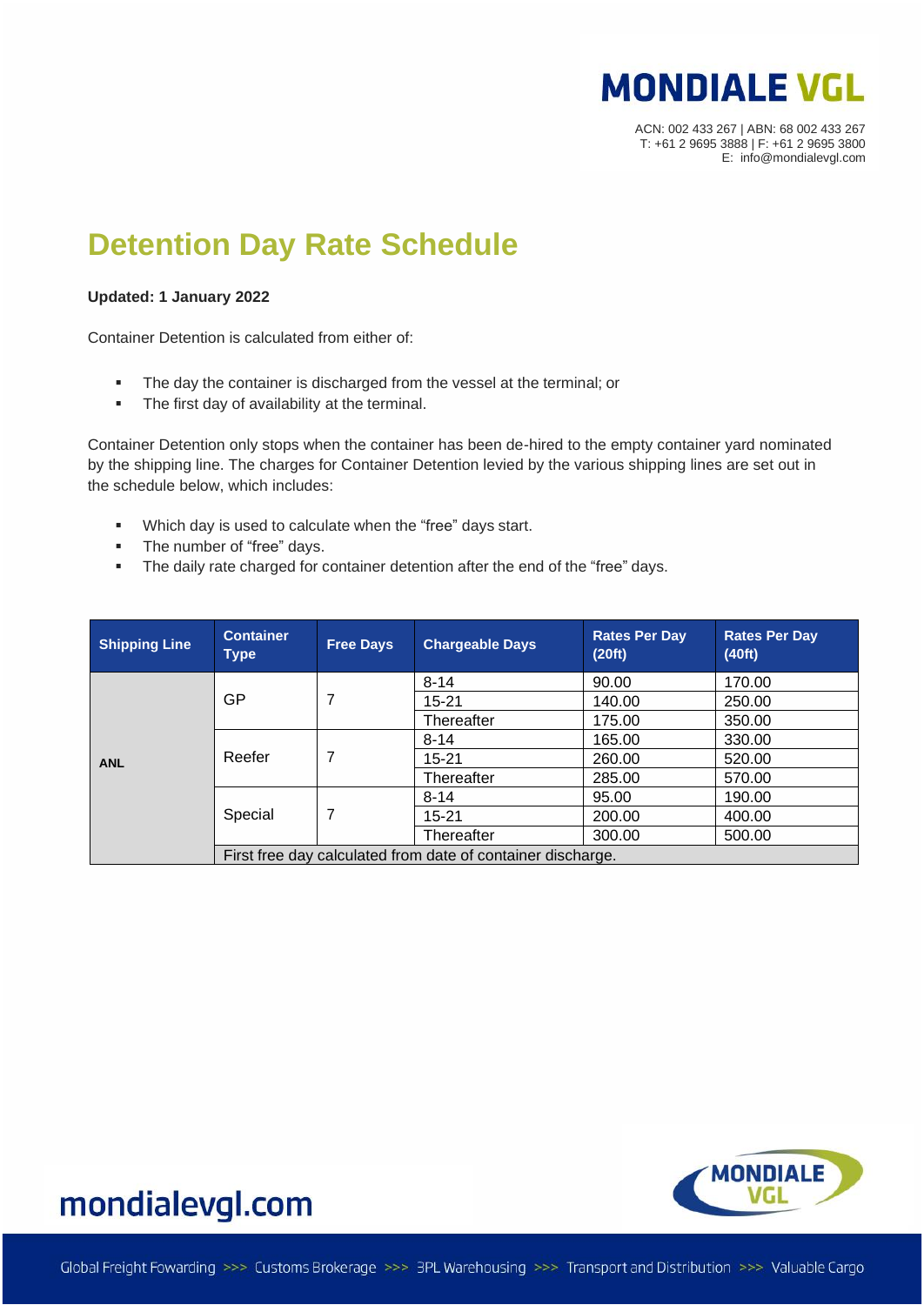# **MONDIALE VGL**

ACN: 002 433 267 | ABN: 68 002 433 267 T: +61 2 9695 3888 | F: +61 2 9695 3800 E: info@mondialevgl.com

| <b>Shipping Line</b> | <b>Container</b><br><b>Type</b>                             | <b>Free Days</b> | <b>Chargeable Days</b>                                      | <b>Rates Per Day</b><br>(20 ft) | <b>Rates Per Day</b><br>(40 ft) |  |
|----------------------|-------------------------------------------------------------|------------------|-------------------------------------------------------------|---------------------------------|---------------------------------|--|
|                      |                                                             |                  | $8 - 14$                                                    | 90.00                           | 170.00                          |  |
|                      | GP                                                          | $\overline{7}$   | $15 - 21$                                                   | 140.00                          | 250.00                          |  |
|                      |                                                             |                  | Thereafter                                                  | 175.00                          | 350.00                          |  |
|                      |                                                             | $\overline{7}$   | $8 - 14$                                                    | 165.00                          | 330.00                          |  |
|                      | Reefer                                                      |                  | $15 - 21$                                                   | 260.00                          | 520.00                          |  |
|                      |                                                             |                  | Thereafter                                                  | 285.00                          | 570.00                          |  |
| <b>CMA-CGM</b>       |                                                             | $\overline{7}$   | $8 - 14$                                                    | 95.00                           | 190.00                          |  |
|                      | Special                                                     |                  | $15 - 21$                                                   | 200.00                          | 400.00                          |  |
|                      |                                                             |                  | Thereafter                                                  | 300.00                          | 500.00                          |  |
|                      | First free day calculated from date of container discharge. |                  |                                                             |                                 |                                 |  |
|                      | GP                                                          | 10               | $11 - 14$                                                   | 90.00                           | 160.00                          |  |
|                      |                                                             |                  | $15 - 18$                                                   | 140.00                          | 280.00                          |  |
|                      |                                                             |                  | Thereafter                                                  | 175.00                          | 350.00                          |  |
|                      |                                                             |                  | $8 - 14$                                                    | 165.00                          | 330.00                          |  |
| <b>COSCO</b>         | Reefer                                                      | $\overline{7}$   | $15 - 18$                                                   | 260.00                          | 520.00                          |  |
|                      |                                                             |                  | Thereafter                                                  | 285.00                          | 570.00                          |  |
|                      | Special                                                     | 10               | Thereafter                                                  | 200.00                          | 400.00                          |  |
|                      |                                                             |                  | First free day calculated from date of container discharge. |                                 |                                 |  |
|                      | GP                                                          | 10               | $11 - 20$                                                   | 50.00                           | 100.00                          |  |
|                      |                                                             |                  | Thereafter                                                  | 100.00                          | 200.00                          |  |
| <b>EVERGREEN</b>     | Reefer                                                      | 10               | $11 - 20$                                                   | 100.00                          | 200.00                          |  |
|                      |                                                             |                  | Thereafter                                                  | 200.00                          | 400.00                          |  |
|                      | First free day calculated from day of availability          |                  |                                                             |                                 |                                 |  |
|                      | GP                                                          | 8                | $9 - 20$                                                    | 80.00                           | 160.00                          |  |
|                      |                                                             |                  | Thereafter                                                  | 120.00                          | 240.00                          |  |
|                      | Reefer                                                      | 8                | $9 - 20$                                                    | 130.00                          | 260.00                          |  |
| <b>HAMBURG</b>       |                                                             |                  | Thereafter                                                  | 220.00                          | 440.00                          |  |
| <b>SUD</b>           | Special                                                     | 8                | $9 - 20$                                                    | 100.00                          | 200.00                          |  |
|                      |                                                             |                  | Thereafter                                                  | 160.00                          | 320.00                          |  |
|                      | First free day calculated from date of container discharge. |                  |                                                             |                                 |                                 |  |
| <b>HAPAG LLOYD</b>   | GP                                                          | 8                | $9 - 15$                                                    | 85.00                           | 158.00                          |  |
|                      |                                                             |                  | 16-20                                                       | 130.00                          | 218.00                          |  |
|                      |                                                             |                  | Thereafter                                                  | 160.00                          | 280.00                          |  |
|                      | Reefer                                                      | $\overline{5}$   | $6 - 10$                                                    | 130.00                          | 255.00                          |  |
|                      |                                                             |                  | Thereafter                                                  | 260.00                          | 500.00                          |  |
|                      |                                                             | 8                | $9 - 15$                                                    | 85.00                           | 158.00                          |  |
|                      | Special                                                     |                  | 16-20                                                       | 130.00                          | 218.00                          |  |
|                      |                                                             |                  | Thereafter                                                  | 160.00                          | 280.00                          |  |
|                      | First free day calculated from date of container discharge. |                  |                                                             |                                 |                                 |  |



## mondialevgl.com

Global Freight Fowarding >>> Customs Brokerage >>> 3PL Warehousing >>> Transport and Distribution >>> Valuable Cargo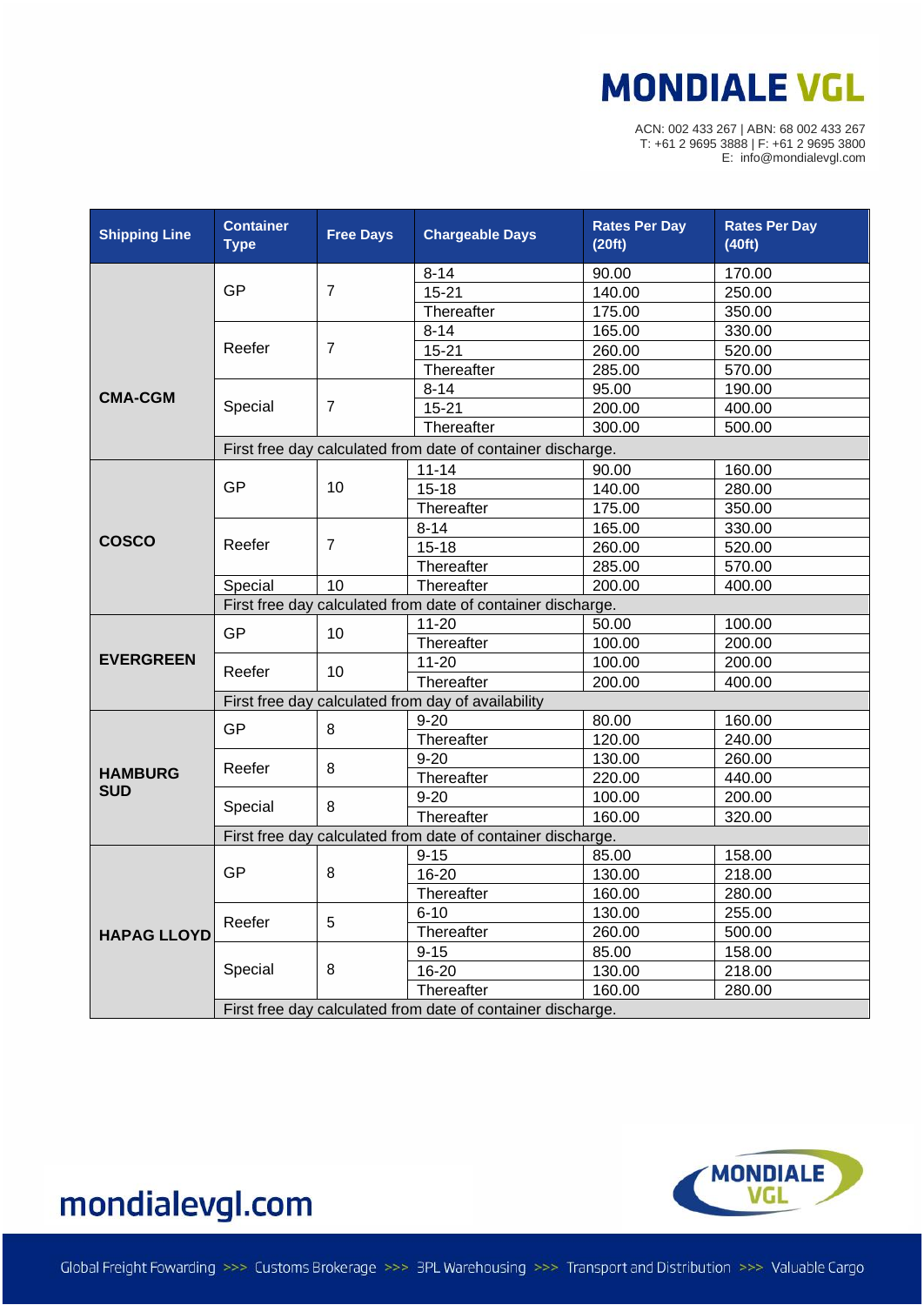# **MONDIALE VGL**

ACN: 002 433 267 | ABN: 68 002 433 267 T: +61 2 9695 3888 | F: +61 2 9695 3800 E: info@mondialevgl.com

| <b>Shipping Line</b> | <b>Container</b><br><b>Type</b>                             | <b>Free Days</b> | <b>Chargeable Days</b> | <b>Rates Per Day</b><br>(20 ft) | <b>Rates Per Day</b><br>(40 ft) |  |
|----------------------|-------------------------------------------------------------|------------------|------------------------|---------------------------------|---------------------------------|--|
|                      |                                                             |                  | $11 - 14$              | 90.00                           | 180.00                          |  |
|                      | <b>GP</b>                                                   | 10               | $15 - 18$              | 140.00                          | 280.00                          |  |
|                      |                                                             |                  | Thereafter             | 175.00                          | 350.00                          |  |
|                      |                                                             | $\overline{7}$   | $8 - 11$               | 165.00                          | 330.00                          |  |
| <b>HMM HYUNDAI</b>   | Reefer                                                      |                  | $12 - 15$              | 260.00                          | 520.00                          |  |
|                      |                                                             |                  | Thereafter             | 285.00                          | 570.00                          |  |
|                      | Special                                                     | 10               | Thereafter             | 220.00                          | 440.00                          |  |
|                      | First free day calculated from date of container discharge. |                  |                        |                                 |                                 |  |
|                      | <b>GP</b>                                                   | 8                | $9 - 20$               | 80.00                           | 160.00                          |  |
|                      |                                                             |                  | Thereafter             | 120.00                          | 240.00                          |  |
|                      | Reefer                                                      | $\overline{8}$   | $9 - 20$               | 130.00                          | 260.00                          |  |
| <b>MAERSK</b>        |                                                             |                  | Thereafter             | 220.00                          | 440.00                          |  |
|                      |                                                             | 8                | $9 - 20$               | 100.00                          | 200.00                          |  |
|                      | Special                                                     |                  | Thereafter             | 160.00                          | 320.00                          |  |
|                      | First free day calculated from date of container discharge. |                  |                        |                                 |                                 |  |
|                      | GP                                                          | 10               | $11 - 20$              | 50.00                           | 100.00                          |  |
|                      |                                                             |                  | Thereafter             | 100.00                          | 200.00                          |  |
|                      |                                                             | 5                | $6 - 10$               | 100.00                          | 200.00                          |  |
| <b>MARFRET</b>       | Reefer                                                      |                  | Thereafter             | 200.00                          | 400.00                          |  |
|                      | Special                                                     | 5                | $6 - 10$               | 100.00                          | 200.00                          |  |
|                      |                                                             |                  | Thereafter             | 200.00                          | 400.00                          |  |
|                      | First free day calculated from day of availability          |                  |                        |                                 |                                 |  |
|                      | GP                                                          | 10               | Thereafter             | 60.00                           | 120.00                          |  |
| <b>MARIANA</b>       | Special                                                     | 10               | Thereafter             | 80.00                           | 160.00                          |  |
|                      | First free day calculated from day of availability          |                  |                        |                                 |                                 |  |
|                      | <b>GP</b>                                                   | 8                | $9 - 15$               | 85.00                           | 150.00                          |  |
|                      |                                                             |                  | Thereafter             | 130.00                          | 245.00                          |  |
|                      | Reefer                                                      | 8                | $9 - 14$               | 120.00                          | 205.00                          |  |
| <b>MSC</b>           |                                                             |                  | Thereafter             | 240.00                          | 465.00                          |  |
|                      | Special                                                     | 8                | $9 - 15$               | 90.00                           | 155.00                          |  |
|                      |                                                             |                  | Thereafter             | 190.00                          | 355.00                          |  |
|                      | First free day calculated from date of container discharge. |                  |                        |                                 |                                 |  |
|                      | GP                                                          | 8                | $9 - 15$               | 95.00                           | 150.00                          |  |
| <b>ONE</b>           |                                                             |                  | 16-22                  | 130.00                          | 250.00                          |  |
|                      |                                                             |                  | Thereafter             | 150.00                          | 330.00                          |  |
|                      | Reefer                                                      | 8                | $9 - 15$               | 140.00                          | 250.00                          |  |
|                      |                                                             |                  | 16-22                  | 220.00                          | 370.00                          |  |
|                      |                                                             |                  | Thereafter             | 280.00                          | 500.00                          |  |
|                      | Special                                                     | 8                | $9 - 15$               | 120.00                          | 210.00                          |  |
|                      |                                                             |                  | 16-22                  | 200.00                          | 350.00                          |  |
|                      |                                                             |                  | Thereafter             | 250.00                          | 450.00                          |  |
|                      | First free day calculated from day of availability          |                  |                        |                                 |                                 |  |



## mondialevgl.com